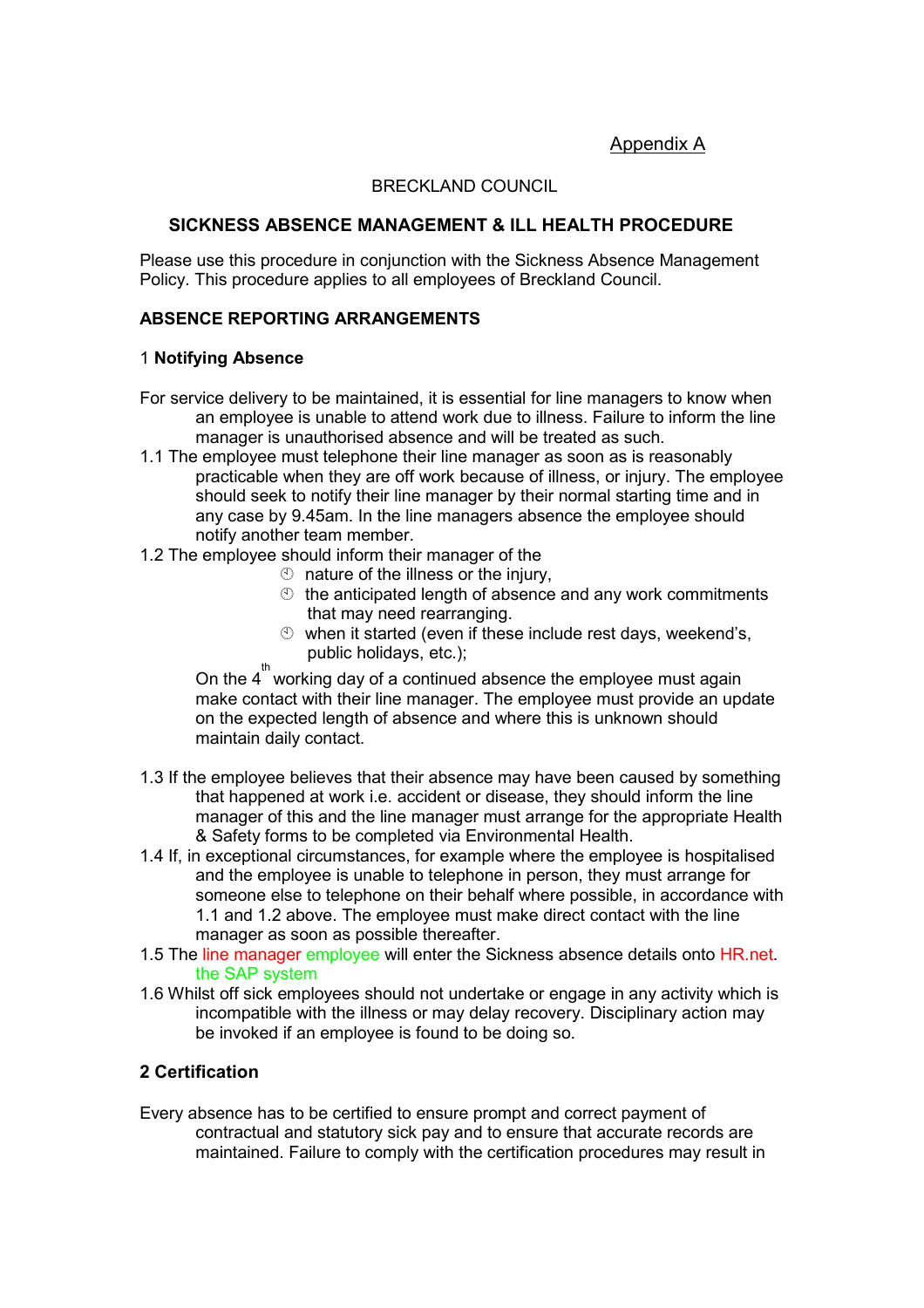loss of sick pay. Misleading or false statements may be dealt with under Breckland Council's disciplinary procedure.

2.1 In order to report accurately on our sickness absence Best Value Performance National Indicator all sickness absences must be recorded on HR.net. the SAP system.

It is the Manager's responsibility to log employee sickness absence on HR.net the SAP system as soon as they are notified. When the employee returns to work they will certify on HR.net the SAP system that they are fit for work and the system will automatically calculate the length of sickness absence.

- 2.2 If the employee continues to be absent for 8 calendar days or more they must consult a doctor and obtain a medical certificate, which must be forwarded immediately to their line manager. If the certificate is sent through the post the envelope must be addressed 'private – doctor's certificate' to ensure confidentiality.
- 2.3 Where there is continuing sickness absence the employee must submit to the manager concurrent medical certificates to cover the whole period of absence.
- 2.4 The line manager must ensure that appropriate and timely certificates are received from the employee.
- 2.5 The line manager must ensure that certificates are sent to Human Resources to monitor absence in accordance with statutory sick pay.
- 2.6 As a result of 6.1 below a manager may require the employee to submit doctor's medical certificates, rather than self-certificates, from their first day of absence. In such cases Breckland Council will meet the full cost of any fee charged. The employee will be notified of this requirement in writing.
- 2.7 If an employee is sick during a period of annual leave the employee will receive a credit of this leave if the employee contacts their manager on the first day of sickness. There may be circumstances where an employee may be unable to do so; in this instance the matter should be referred to the Service Manager for a decision to enable a fair and consistent approach. On return from sickness the employee must complete the record on HR.net. the SAP system.

# 3 Maintaining Contact

- When an employee is absent from work due to sickness it is important that contact is maintained with the manager. The manager needs to ensure that work is reallocated and service delivery is maintained. The employee needs to ensure that they do not feel isolated, vulnerable or out of touch.
- 3.1 The employee and line manager should maintain regular, but not intrusive telephone contact during the early stages of sickness absence. The frequency of this can be determined by the line manager but should be reasonable, and taking into account the type of illness and likely duration.
- 3.2 If an employee is absent from work for more than one calendar month this is considered long term absence. The Occupational Health Centre may arrange a visit to the employee in consultation with the Manager and HR.
- 3.3 If absences become long term, regular contact between the employee and the line manager must be maintained. The type of contact made will be dependant upon and proportionate to the individual circumstances.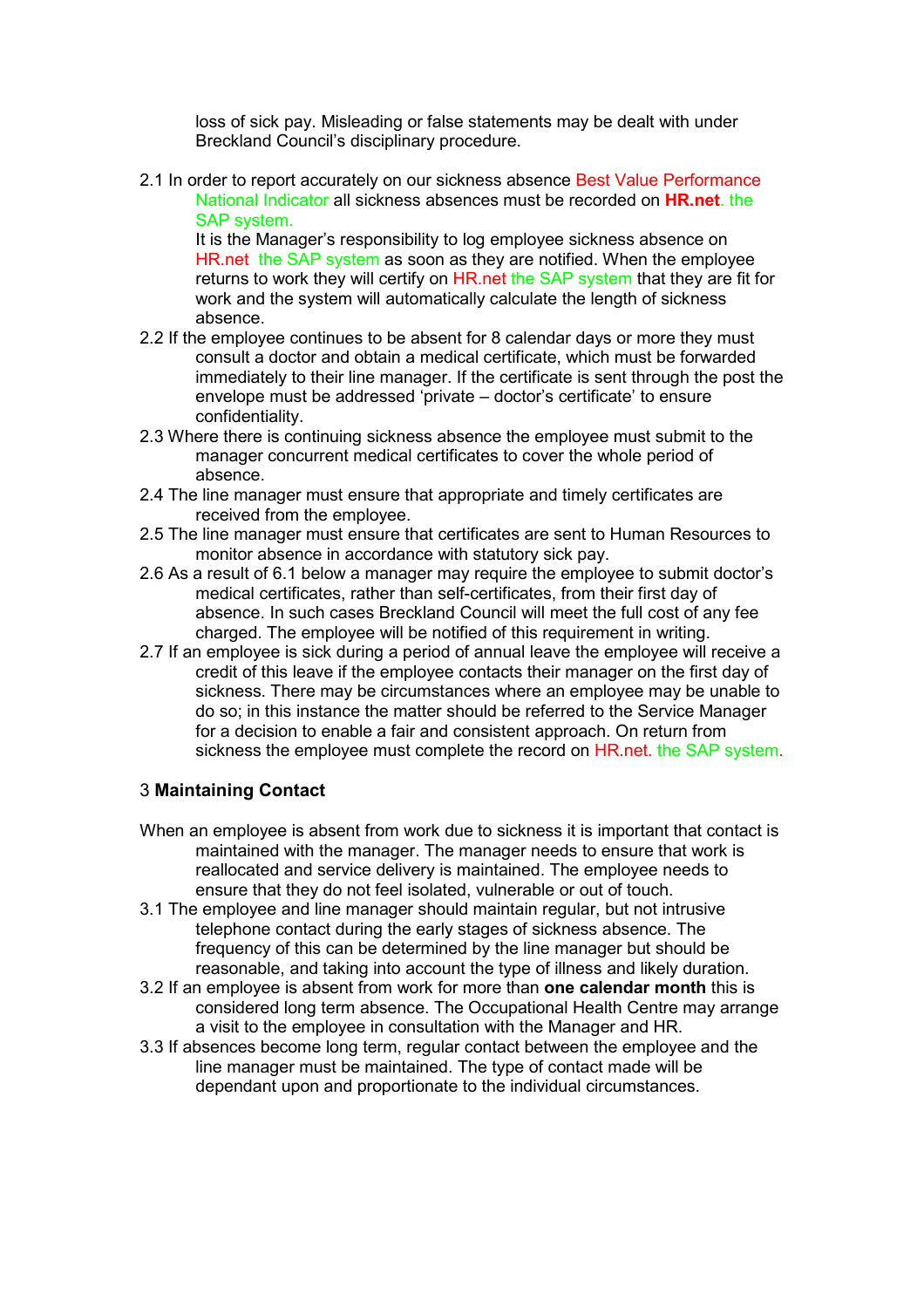### 4 Monitoring Sickness Absence Levels

- Information is necessary to manage sickness absence effectively and supplies managers with the information they need when reviewing options. The sickness review process can be initiated then the trigger points shown in 6.1 are reached.
- Sickness absence monitoring is also a health and safety issue and Human Resources will provide information regarding sickness trends and patterns to Management, LJCC and General Purposes Committee as necessary. This information will not identify individuals and it will not be personalised.
- 4.1 All sickness absences must be recorded on HR.net. the SAP system
- 4.2 This information enables the Council to monitor the success of the Sickness Absence policy; plan proactive and preventative measures; and, report its Best Value Performance Indicators. Individual cases are not reported.
- 4.3 Each manager has information on sickness on HR.net the SAP system enabling them to monitor sickness absence levels within their team and take further action as necessary when trigger points are reached.

# MANAGING SICKNESS ABSENCE

All managers who have line management responsibility will be required to attend sickness absence management training.

### 5 Return to Work Interview

- 5.1 Upon an employee's return to work from an absence of one day or more they will be required to attend a return to work interview with their line manager. The manager should arrange to meet privately with the employee, as soon as is reasonably practicable and preferably within three days of the return to work.
- 5.2 The purpose of the return to work interview would be to welcome the employee back to work, ensure that there is an accurate record of the absence and appropriate certification and update the employee on work issues. The line manager may also address any workplace issues that may have contributed to the absence, and discuss any necessary temporary reasonable adjustments. The manager should give genuine assurances of their concern for the employee's welfare, balanced with any concerns about service delivery and the impact on other team members. The manager should also provide the employee with information on the availability of support where appropriate or recommend any rehabilitation as recommended by the Occupational Health Centre, if appropriate.
- 5.3 The line manager will need to discuss with the employee how ongoing health problems affect work performance. If necessary, the line manager will encourage the employee to consult his/her doctor and/or refer them for Occupational Health advice.
- 5.4 It may not always be appropriate for line managers to offer advice in situations where there may be personal issues such as financial or domestic problems. If necessary, HR will be able to provide advice on organisations that are able to give various types of support.
- 5.5 A record of the meeting should be made.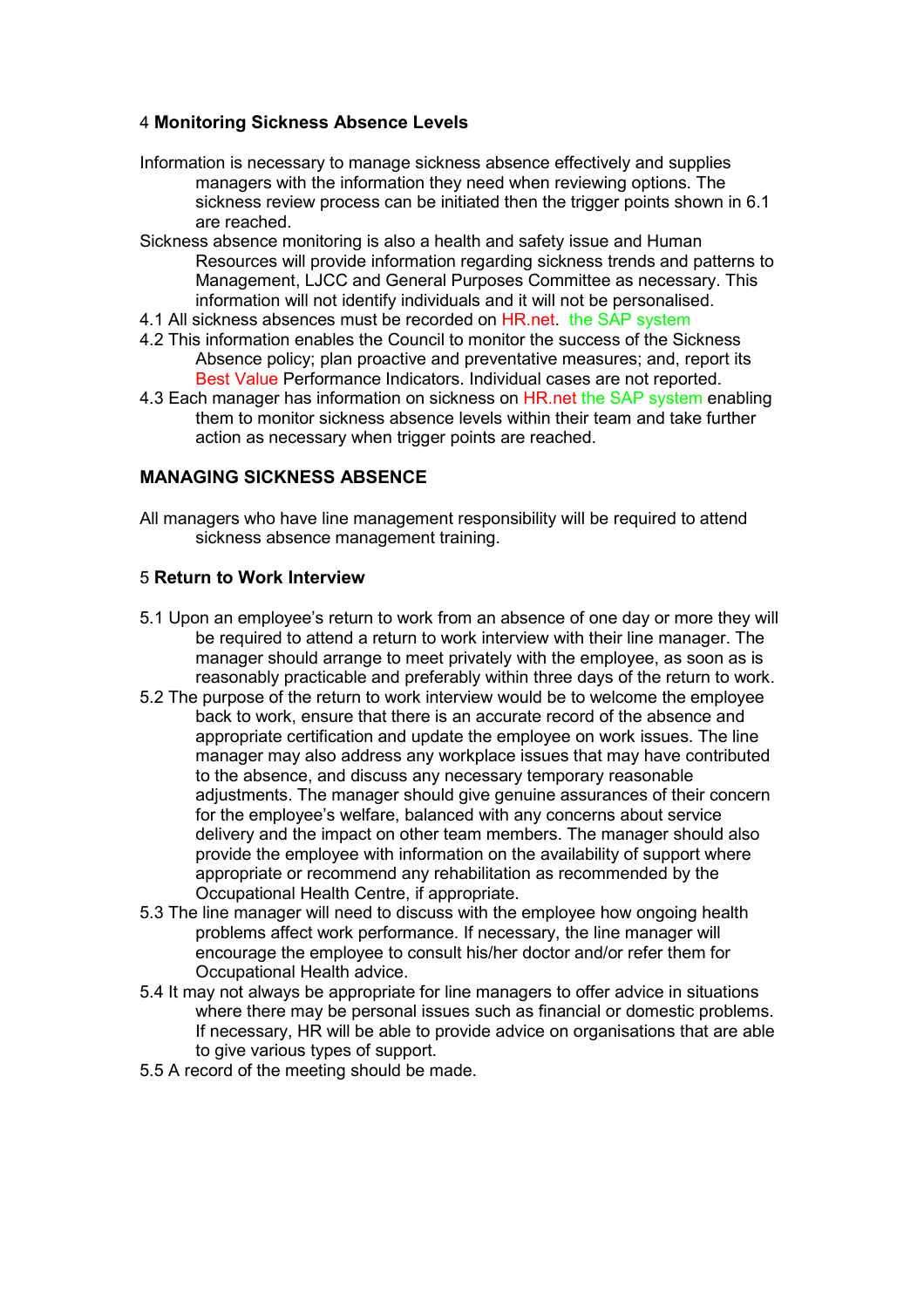5.6 Phased return to work is with 50% full pay and 50% sick pay. The Head of HR may approve different arrangements for exceptional circumstances.

### 6 Resolving Frequent Short-term Absence

- 6.1 Where an individual's absence level meets one of the following trigger points,
	- the manager will review the absence levels with the employee.
		- Three or more instances of sickness absence in any rolling 3 month period.
		- Any other recurring recognisable patterns, such as frequent absenteeism on a Friday or Monday.
		- All long term absences of one calendar month or more.

### 6.2 (i) Informal Review Meeting

In the first instance the Manager will meet the employee to discuss the significance of the absence, explore the reasons, identify areas for support, and if necessary review/update the risk assessment.

### 6.2 (ii) Formal Review Meeting

Where the absence is continuing or significant the Manager may ask you to attend a formal meeting.

The purpose of the meeting is to establish the underlying medical reason for the absence/s and to discuss what support might be offered to enable you to deliver satisfactory performance.

You will be informed in writing of the date, time and place of the meeting. You must take all reasonable steps to attend the meeting. If for any reason the date is not suitable, you should advise Human Resources of an alternative time when you are available. This should be within 10 working days of the original date.

You have the right to be accompanied to the hearing by a colleague or a recognised union representative.

- 6.3 The following outcomes might be agreed:
	- The employee may be required to submit a medical certification from their doctor for every instance of absence over an agreed period (see 2.7 above).
	- Advice may be sought from the OH Practitioner (see 10 below).
	- Other support mechanisms may be identified and implemented.
	- Reasonable adjustments such as changes to the workload, work practices or work pattern.
	- Redeployment may be identified (subject to OH agreement). If redeployment is agreed there will be no salary protection, the employee will receive the rate of pay applicable to the new post.
	- The employee may also be placed on a Performance Improvement Plan – see 6.4 below and the Capability Procedure.

The line manager will write to the employee within 10 working days of the meeting, confirming the points discussed and actions agreed. A copy of this letter will be placed on the employees personnel file.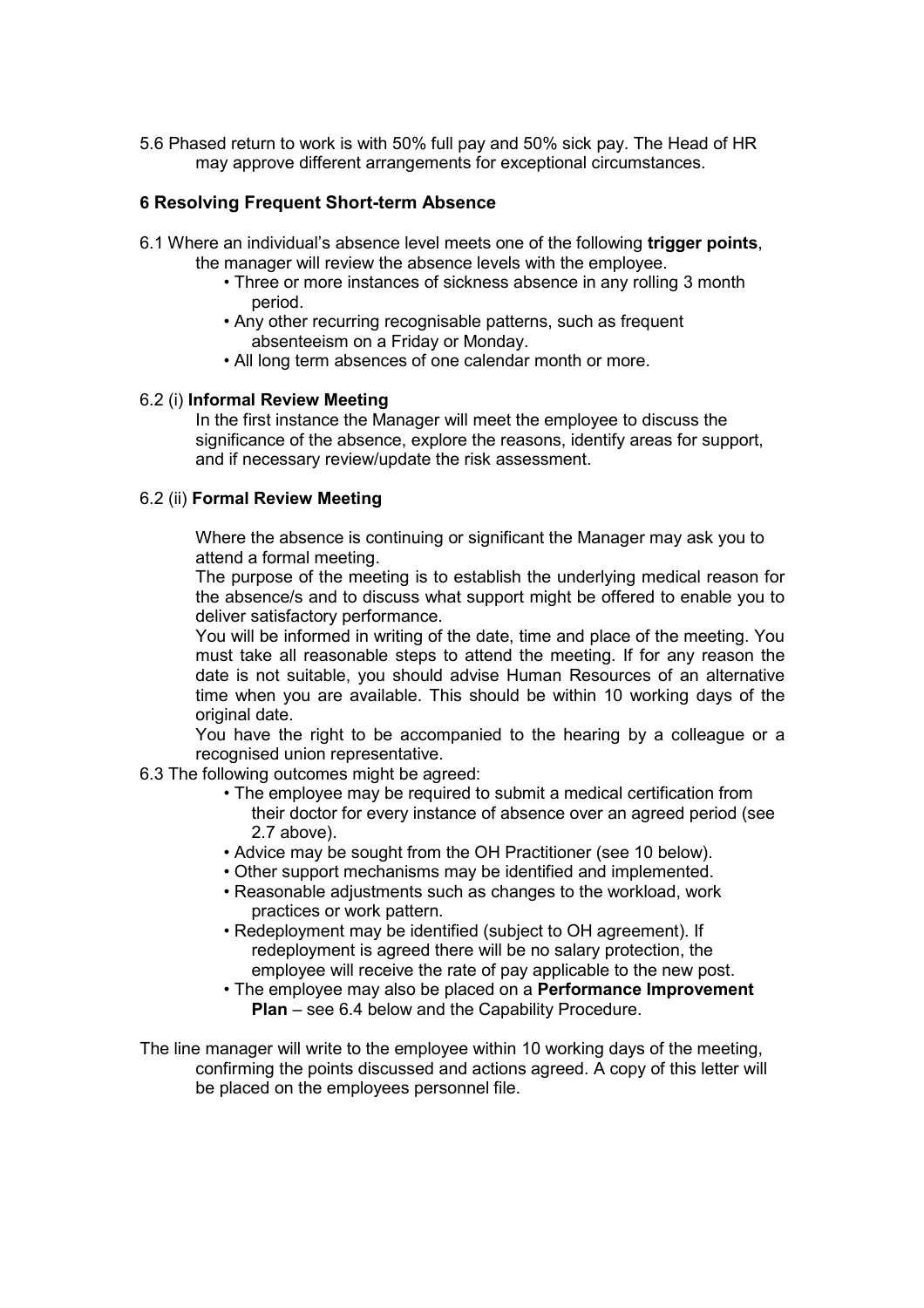## 6.4 Performance Improvement Plan

Targets set will take into account the following:

- Council targets (Performance Indicator)
- Trigger for monitoring sickness
- Average sickness across the team / portfolio over the last year
- The employee's attendance over a specified period (this would normally be over the last twelve months)
- Operational demands of the service
- At the end of the Performance Improvement Plan (not normally less than 3 Months) actions could include:

a) Extend the Performance Improvement Plan.

b) No further action if fully acceptable attendance has been achieved.

c) Agree to resolve minor residual attendance issues through informal meetings

d) Seek to resolve the issue through another Procedure where Absence is not considered the underlying reason for under performance

e) Ask you to attend a Sickness Absence Management Hearing (See Below) The manager will write to you to confirm the result of the performance improvement plan review. If a Hearing is to take place the letter should contain that a potential outcome of the Hearing is the employee's dismissal on capability grounds or some other substantial reason.

# 6.5 Sickness Absence Management Hearing

See Model Hearing Procedure (Discipline, Capability and Absence) Unreasonable behaviour by the Council may result in successful tribunal claims for failure to ensure its duty of care. Employees might not be able to participate in hearings or the process due to their illness.

Where appropriate HR will ensure that there is specific advice from the Occupational Physician where a Sickness Absence Management Hearing is being arranged. If there are underlying medical problems or factors which could be exacerbated by the Hearing process, Breckland Council will modify the process so far as is reasonably practicable.

Hearings do not need to be held on the Council's premises, which may be considered overly threatening, but can be held on "neutral" ground. They could also be conducted by correspondence. They should not be held at the employee's home, except in very exceptional circumstances – such a perceived need would indicate that the individual was significantly disabled.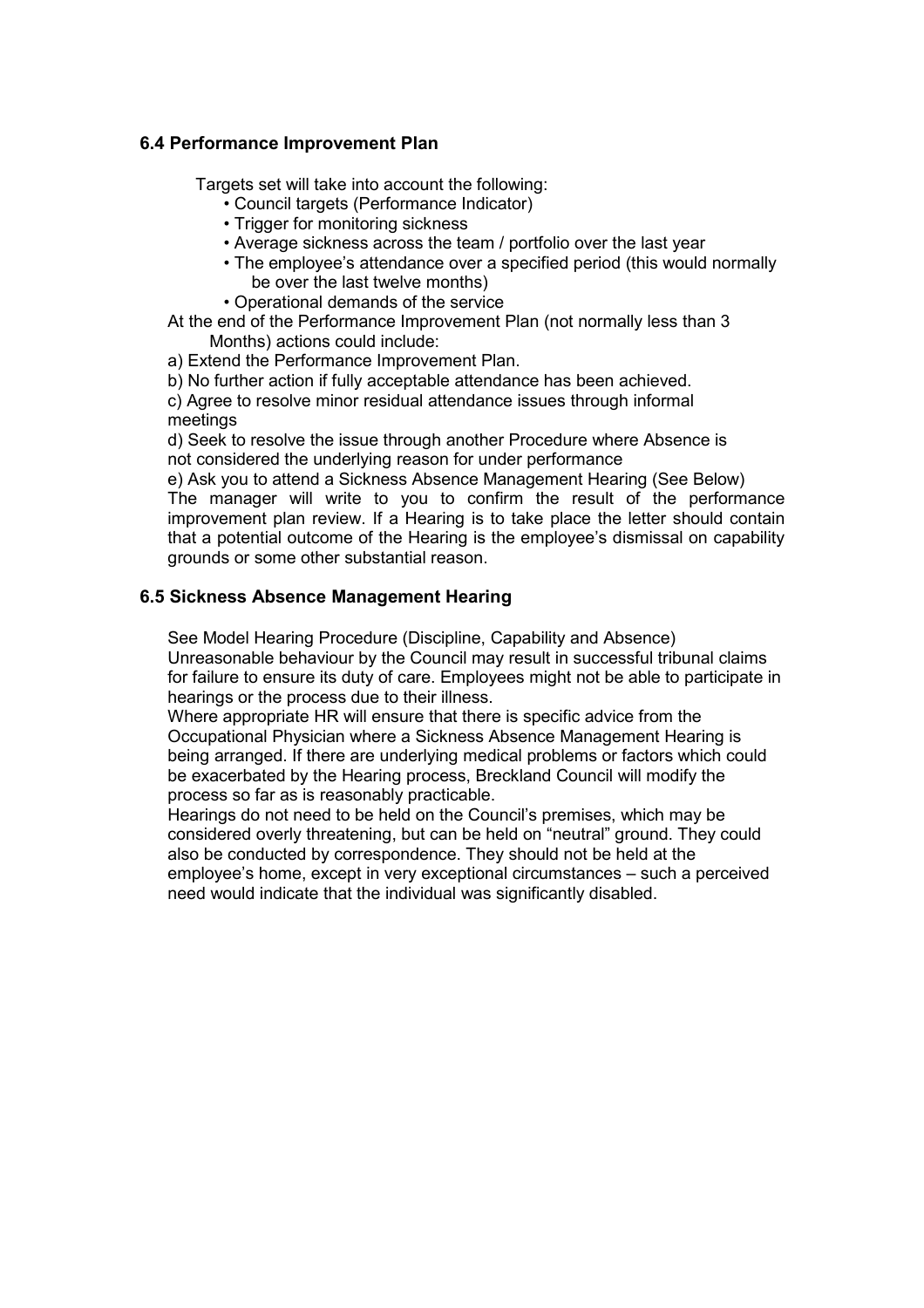#### 6.5.1 Procedure

Employees will be informed in writing of the date, time and place of the hearing. Where it is reasonable employees should take steps to attend. Alternatively a union representative or colleague might attend in their absence. If for any reason the date is not suitable, you should advise Human Resources of an alternative time when you are available. This should be within 10 working days of the original date.

Before the hearing you will receive details of the case. You will have adequate time to prepare and an opportunity to present your side during the hearing. Where you are able to attend in person you have the right to be accompanied to the hearing by a colleague or a recognised union representative. They can give you advice and support and address the hearing but may not answer questions on your behalf.

The manager, Human Resources or the Occupational Health Centre will also be asked to provide information on what actions have been taken. A management representative will also be present and witnesses may be called.

After the Hearing Officer has heard the case, your response and any evidence, they will decide but not limit their actions to;

- Take no further action if they deem acceptable attendance has been achieved
- Recommend further review, coaching, Occupational Health advice
- Consider suitable alternative employment opportunities
- Proceed under a different Procedure e.g. Capability or Disciplinary
- Dismiss for incapability to undertake the job due to ill health.

Whenever possible the Hearing Officer will inform the employee of the decision on the day of the Hearing and will write to the employee within 10 days confirming the outcome.

# 6.5.2 Dismissal

When reaching a decision about whether or not to terminate employment the Hearing Officer will consider issues such as:

- The need for the work to be undertaken
- The impact of the employee's absence and ill health on other employees and service delivery
- The employee's absence record
- Financial and cost implications
- Representations made by the employee and/or their representative
- What actions have been taken to attempt to enable the employee to continue
- Medical advice received

This list is not exhaustive and the weight attached to each will depend upon the circumstances of the case, whilst balancing the needs of both the employee and of Breckland Council.

6.5.3 Where a dismissal takes place the Last Day of employment will not pre date the expiry of contractual sick pay entitlement.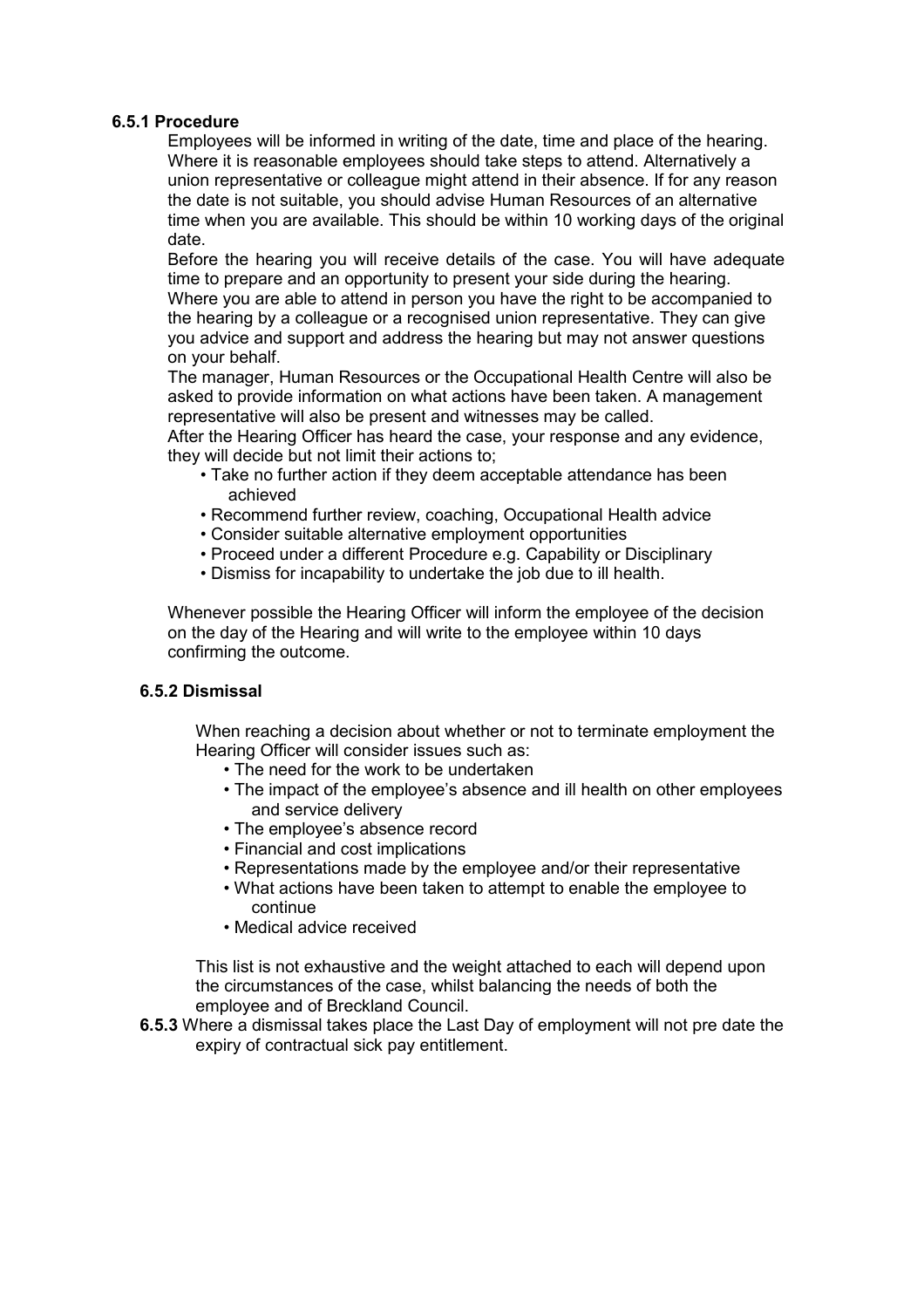### 6.6 Right of Appeal against Dismissal

If you are dismissed you can appeal against the decision. You must appeal in writing to the Human Resources Manager within 10 working days of the decision being communicated to you.

You will be informed in writing of the date, time and place of the appeal hearing. You must take all reasonable steps to attend the hearing. If for any reason the date is not suitable, you should advise Human Resources of an alternative time when you are available. This should be within 10 working days of the original date.

Where possible, the appeal hearing will be heard by a more senior manager (certainly a different manager) who has not been previously directly involved in the case than the manager who heard the original hearing.

You have the same rights to be accompanied at the appeal hearing as the original hearing.

After the appeal meeting you will be informed of the final decision. Should any warning or penalty be withdrawn, reference to action will be removed from your personal file.

### 7 Managing Long-Term Absence

- 7.1 Continuous absences of one calendar month or more are considered long term.
- 7.2 The manager should contact the employee on a regular basis, at their home if appropriate, in order to keep up to date with progress, identify areas for support and determine whether any other actions should be taken. A trade union representative or work colleague may accompany the employee. The employee may refuse home visits if they so wish.
- 7.3 As a guide if it's evident that an absence is likely to continue for more than two months professional medical opinion should be sought from the OH Practitioner to establish the underlying medical condition, an indication of the likely duration of the employee's absence and whether steps can be taken to enable the employee to return to work.
- 7.4 Depending upon the advice received from OH, HR will review and advise on one or more of the following actions:
	- Review date may be set with further advice to be obtained from OH.
	- Reasonable adjustments such as changes to the workload, work practices or work pattern may be implemented, either as part of phasing the employee back to work or on a more permanent basis.
	- Other support mechanisms may be identified and implemented.
	- OH may advise that redeployment may be pursued on medical grounds.
	- Investigations may take place into whether the employee may be eligible for ill health retirement pension benefits.
	- If the case is not considered to be a permanent ill-health situation, the case will be referred to a Sickness Absence Management Hearing – see Section 6.5 above.
- 7.5 In exceptional cases, such as terminal illness, where life expectancy is anticipated to be less than one year, it may be decided to take no further action. An extension of sick pay on an indefinite basis may be considered in these circumstances.
- 7.6 If an employee is on long-term absence due to illness they will be notified by payroll when the period of full pay and half pay will cease to be paid.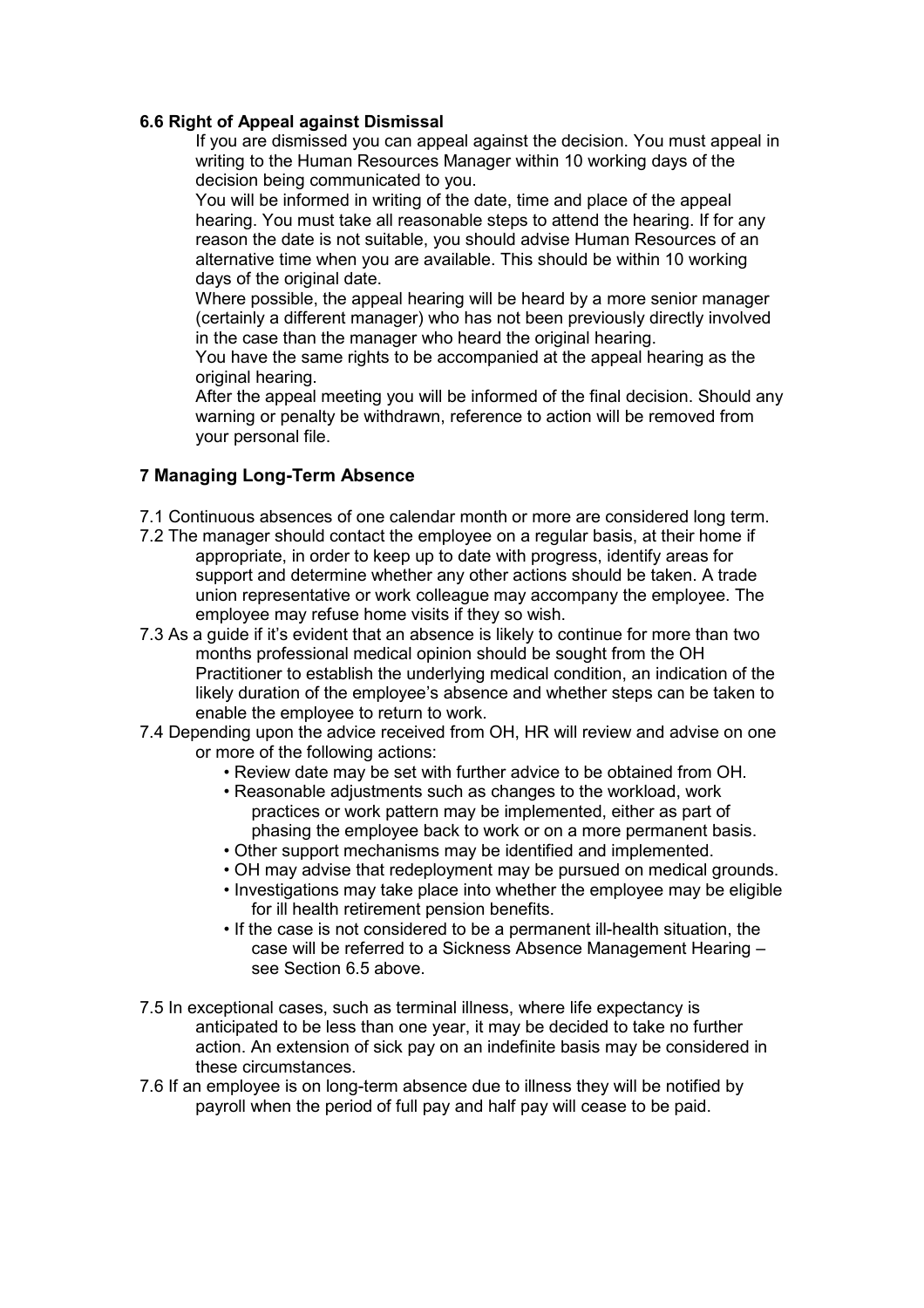7.7 When pay is exhausted the employee is entitled to outstanding holiday pay at the full pay rate. If the employee has a lease car, it may be necessary to reclaim the car if monthly payments are not received. Payroll will notify the employee before any change to the employees pay.

# 8 Work-related ill health or injury

- 8.1 If an employee or manager believes that ill health or injury has been caused by work, the employee or manager must complete Breckland Council's Accident Report form from Environmental Health as soon as possible.
- 8.2 If an employee has not completed an Accident Report Form and subsequently believes that their ill health or injury is caused by work, they should report this in writing to their manager, setting out the reasons why they believe that work has contributed or caused their ill health or injury.
- 8.3 Early advice should also be sought from the Council's Occupational Health service if appropriate. The OH Physician may also suggest that specialist advice may be helpful. In such cases the Council will pay any resulting fees.
- 8.4 Where an Accident Report Form has been completed, or where an employee subsequently claims that their ill health or injury is caused by work, the situation should be thoroughly investigated. The manager should inform the Chief Executive Officer and discuss the situation with the Health and Safety Manager in order to determine who should undertake the investigation.
- 8.5 The investigation should be undertaken by two people and should be completed as quickly as possible, with HR Services and a relevant Manager, and the Chief Executive Officer should be kept fully informed of progress.
- 8.6 The investigation should consider relevant background information such as:
	- The job description
	- The previous sickness record
	- Previous OH recommendations/advice
	- Previous grievances or complaints
	- Details that have emerged in return to work interviews following previous absences or during the normal management process
	- Management actions and any adjustments made as a result
	- Time sheets, work logs, rotas, annual leave and flexi time records
	- Training and development records
	- Appropriate witness statements
	- External factors (for example, if an employee who is alleging that they are suffering from repetitive strain injury is also a self-employed typist)
	- Risk assessments
	- Safe systems at work
	- Personal protective equipment where relevant
	- Any other information pertinent to the situation
- 8.7 Upon completion of the accident investigation, a report should be sent to the Chief Executive Officer or relevant manager, with a copy to the employee, UNISON Branch Health and Safety Officer, Health & Safety and HR Services.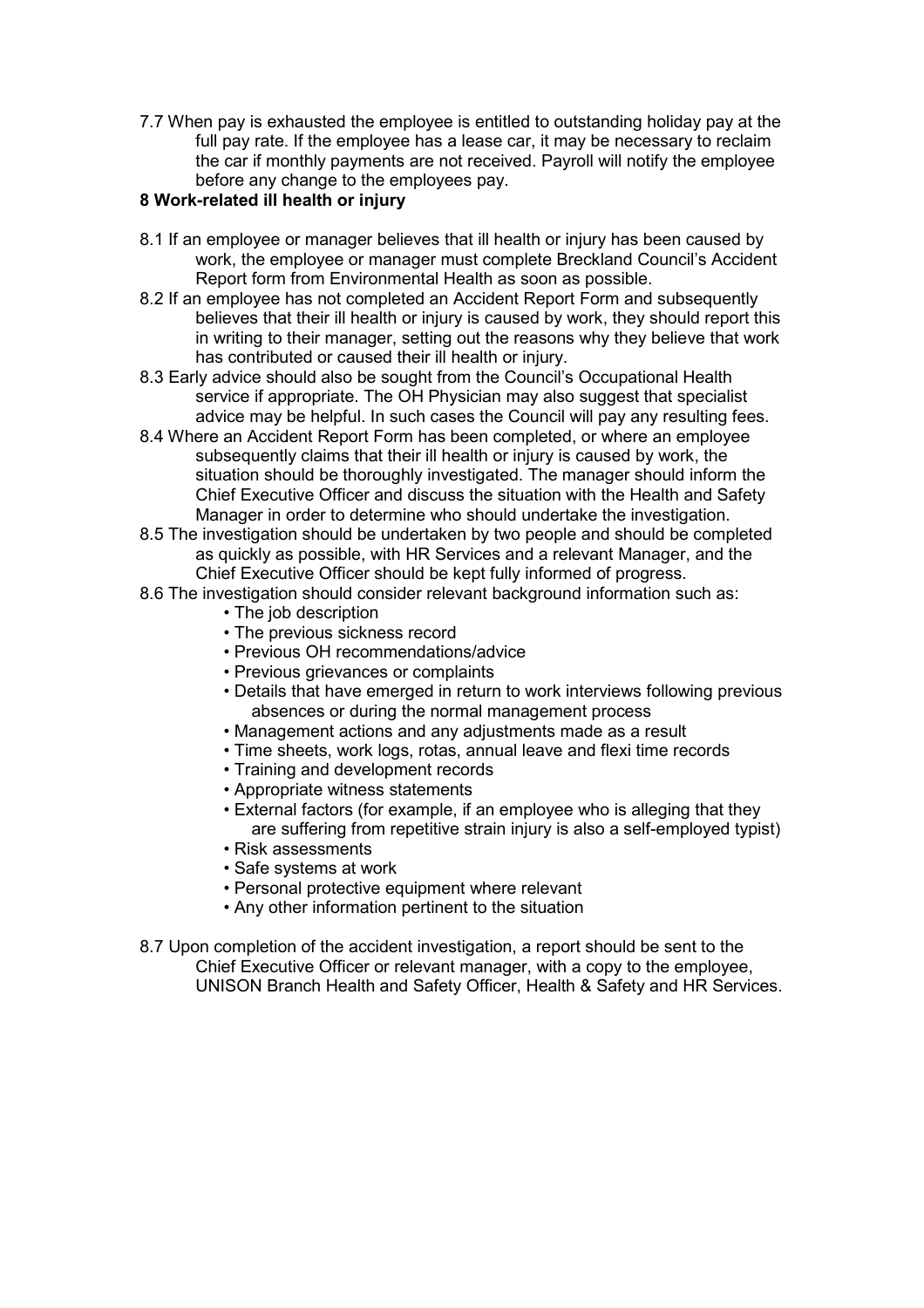- 8.8 The relevant manager will determine, based on the facts available and following consultation with HR, whether or not the employee has sustained an injury or illness as a result of what they were required to do at work, or the treatment they received at work. The Chief Executive Officer will determine whether the root cause of the employee's ill health is due to the competent performance of the employee's duties and responsibilities.
- 8.9 Written confirmation of the decision will be sent to the employee within 10 working days of the decision. In the event of a decision that ill health or injury is attributed to work, Breckland Council does not accept liability.
- 8.10 The line manager must ensure that Payroll is informed of the decision, where it will affect payment of sick pay.
- 8.11 The employee will have the right to seek a review of the decision through Breckland Council's Grievance procedure.
- 8.12 Any personal injury claims received for damages against Breckland Council should be forwarded directly to the Chief Executive Officer. Breckland Council's insurers deal with such claims.
- 8.13 Any person who meets the conditions for an injury allowance under the Local Government (Discretionary Payments) Regulations 1996 [S/1996/1680] or for a payment under the assault provisions of the National Conditions of Service should be issued with a claim form.

### 9 Ill Health which does not lead to absence from work

There may be occasions where an employee is suffering from ill health, but this does not lead to the employee being absent from work. If the employee believes that their ill health is having an impact on their ability to undertake their job, or could affect the safety of others, they should raise this with their line manager as soon as possible. The line manager should discuss the matter confidentially with the employee, review the workplace risk assessment and discuss whether any additional support can be provided to the employee to support them at work, or relevant controls be put in place. Depending on the circumstances, it may be helpful to seek advice and guidance from Breckland Council's Occupational Health Centre.

### 10 Occupational Health Referral

- The role of the Occupational Health Practitioner is to provide advice and guidance to Breckland Council and its employees on the impact of an employee's ill health on their ability to undertake their duties and what measures can be put in place to support the employee, where appropriate. They can also advise on how work activities may affect an individual's health and wellbeing. The following points should be noted:
- 10.1 Human resources will complete the Application for Referral Form. A consent form will be sent to the employee to sign and return to enable a doctor's report to be obtained from their GP.
- 10.2 The employee must be made aware of their rights under the Access to Medical Reports Act 1988. In relation to Breckland Council's request for OH to seek a report from the employee's GP.
- 10.3 The manager and employee must ensure that as much relevant information as possible is provided to the OH practitioner. A copy of the letter will be provided to the employee.
- 10.4 The manager and employee must be clear about the points on which they seek advice.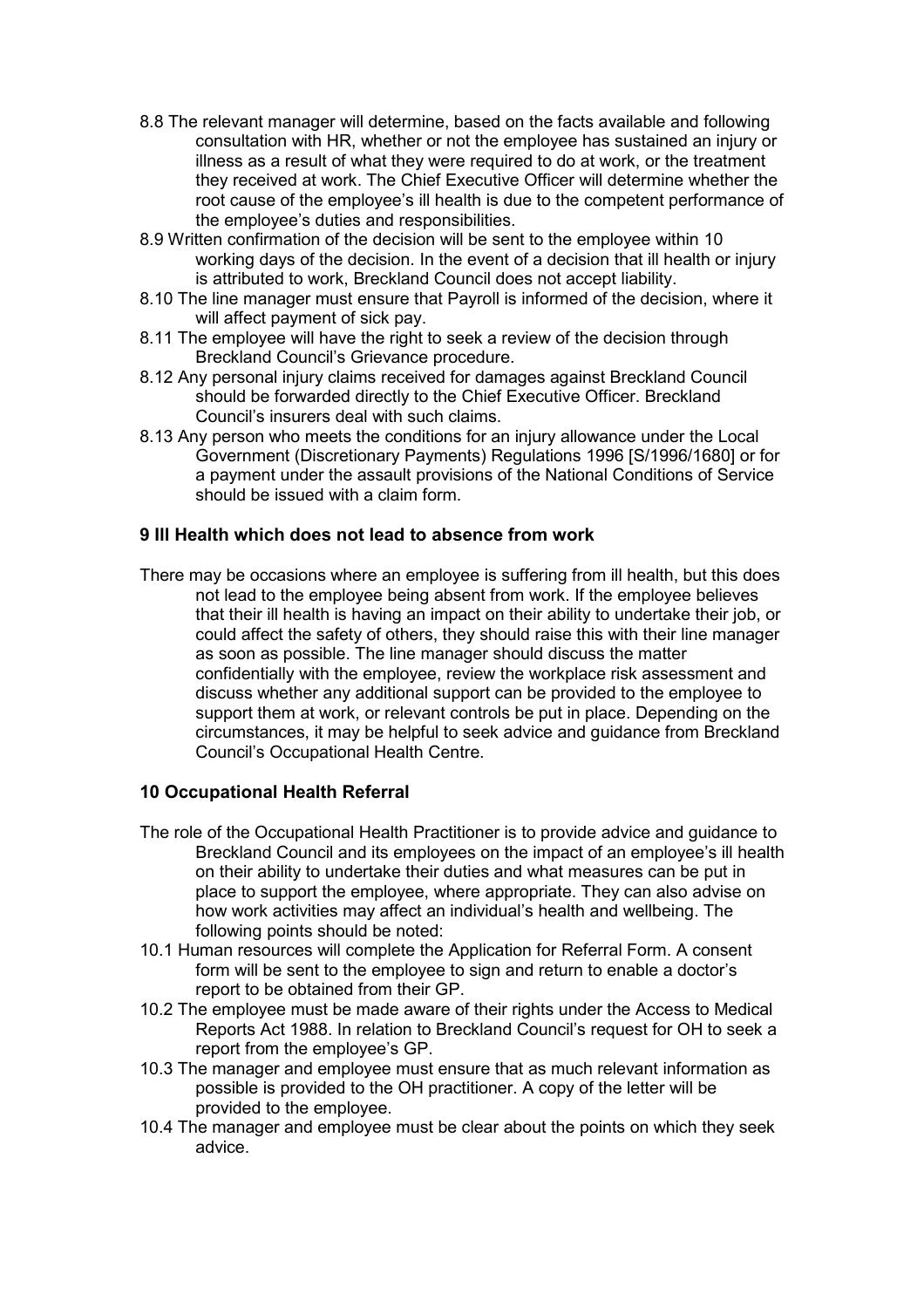- 10.5 Where the employee does not give their consent to the OH practitioner seeking a report from their GP and/or the employee refuses to meet with the OH practitioner, the implications of this should be discussed with the employee and confirmed in writing. Breckland Council will make decisions based on the available facts and evidence of the case at the time.
- 10.6 Breckland Council has an Occupational Health Adviser who will be able to provide a confidential advisory service for employees. There is the opportunity for employees to discuss any concerns they have over their health. If an employee wishes to see the occupational health adviser please speak to the Human Resources Team for an appointment which will be treated in confidence.

# 11 Sick Pay

Sick pay entitlement will be in accordance with the National Agreement on Pay and Conditions, commonly known as the Green Book.

# 12 Breach of Sickness Procedure

Failure to comply with this procedure can result in the employee losing both their statutory sick pay and sickness allowance under Breckland Council's scheme, and may result in disciplinary action in the following situations:

- Deliberate falsification of self-certification form or doctors statement
- Failure to follow notification rules without good reason (see note below)
- Failure to supply doctors statements
- Unsatisfactory reasons for being absent from work
- Undertaking paid or unpaid employment elsewhere whilst sick

Non-certified absences of more than 7 days will automatically result in the employee's salary being stopped. This is considered to be a breach of contract.

### 13 Surveillance

- Breckland Council may consider undertaking surveillance or it may notify the Inland Revenue where there is cause for reasonable suspicion that an employee is in breach of the sickness absence policy/procedure; a suspicion of Gross misconduct or fraud.
- Legal advice will always be sought before undertaking any covert surveillance to establish whether or not this is a legitimate action. Where surveillance is undertaken it will take into account an employees human rights and will be proportionate and key to any investigation which we are bound to carry out.

### 14 Sickness on Maternity Leave

If a pregnant employee is absent from work with a pregnancy related illness during the last 4 weeks of her pregnancy, her maternity leave will start automatically, details can be found in the Maternity and Paternity Leave guidance.

The following will not be counted in monitoring sickness absence data.

- Pregnancy related illness
- Dental and G.P. appointments